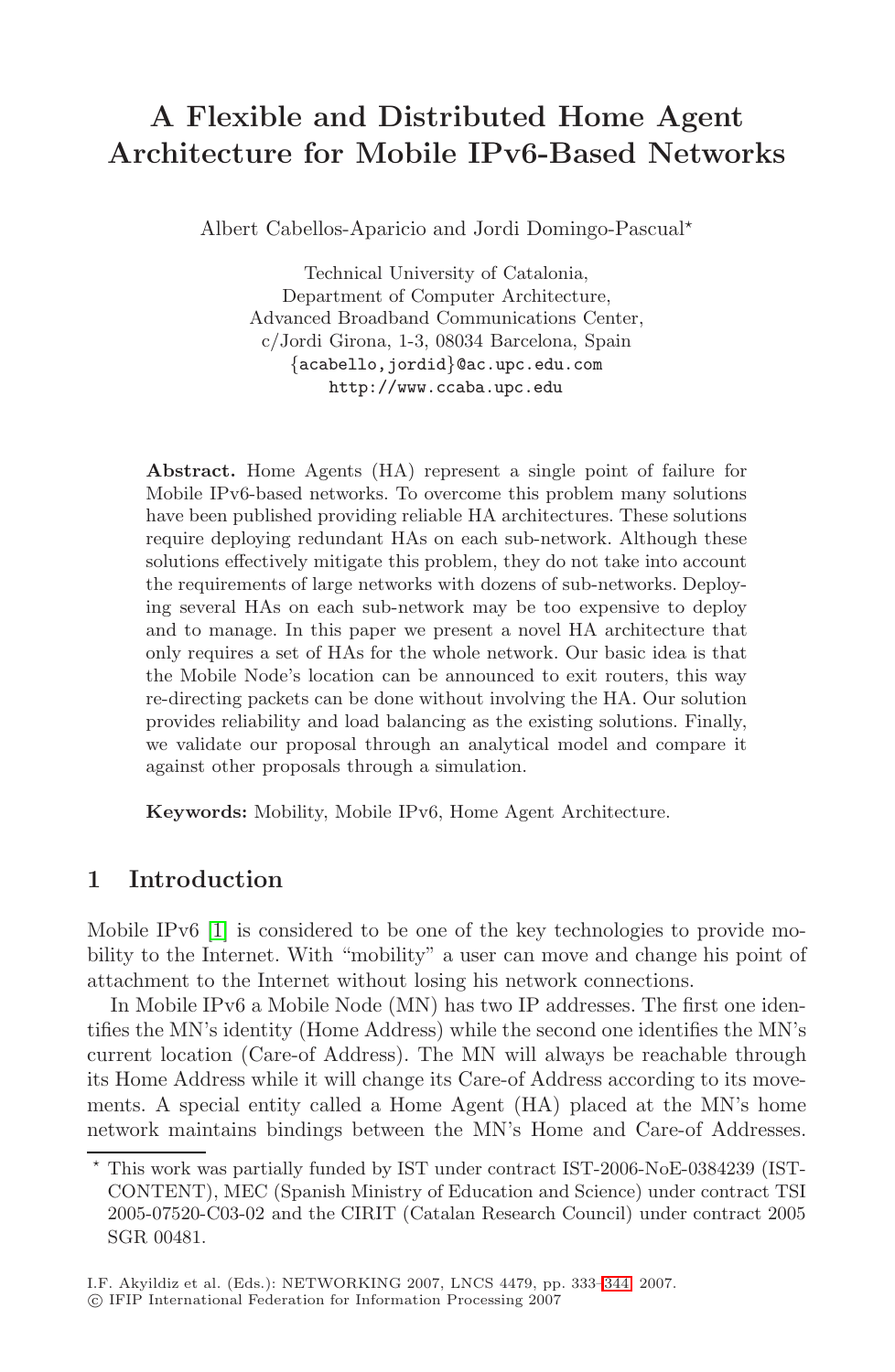In addition the communications between the MN and its peers (Correspondent Nodes) are routed through the HA. Thus, the MN relies on its HA for its connectivity. However, Mobile IPv6 incorporates a route optimization mechanism where the MN can communicate directly with its Correspondent Nodes (CN). This mechanism avoids triangle-routing through the HA reducing the HA's load. However, this will not be used for short-term communications (e.g a MN accessing a web page).

A HA may be responsible for multiple MNs on a Home Link. The failure of a single HA may then result in the loss of connectivity of numerous MNs. Thus, HAs represent the possibility of a single point of failure for a Mobile IPv6-based network. Moreover, MN's communications through the HA may also lead to either the HA or the Home Link becoming the bottleneck of the system. In addition, the HA's operations such as security check, packet interception and tunneling might not be as optimized in the HA software as plain packet forwarding.

The Mobile IPv6 standard allows the deployment of multiple HAs on the Home Link to provide reliability and load balancing. This is done so that upon the failure of the serving HA another HA can take over the functions of the failed one. This provides continuous service to the MNs registered with the failed HA. However, the transfer of service is problematic [\[2\]](#page-11-2). The solution is MN-driven and forces the MN to detect the failure and select a new HA. This causes delayed failure detection, service interruption in the upper layer applications, increased workload on the MN, message overhead over the air interface and IPsec Security Associations re-establishment.

Many research papers have been published that address these problems. The solutions presented in [\[4\]](#page-11-3)[\[5\]](#page-11-4)[\[6\]](#page-11-5)[\[7\]](#page-11-6)[\[8\]](#page-11-7) increase HA reliability and load balancing by deploying several redundant HAs at the Home Link. In these solutions, all the HAs share the registration state and they define efficient mechanisms for HA recovery. These solutions reduce the service disruption time in front of Mobile IPv6. In addition, the MN's traffic is balanced among the different HAs. The main difference among them is that some [\[4\]](#page-11-3)[\[5\]](#page-11-4)[\[6\]](#page-11-5) are MN-driven solutions while others [\[7\]](#page-11-6)[\[8\]](#page-11-7) are transparent to the MN.

Unfortunately, these proposals are focused on providing HA reliability and load balancing on just a single Home Link but they do not take into account the global requirements of an Autonomous System (AS). An AS that hosts MNs may have dozens of sub-networks. Deploying reliable HAs requires several redundant HAs on each link. It is important to remark that the Mobile IPv6 protocol belongs to the IPv6 standard and, theoretically, any IPv6 node has mobility capabilities. Thus, these approaches are too expensive to deploy and to manage.

A different proposal, which does not require deploying redundant HAs on each Home Link, is the Virtual Mobility Control Domain protocol (VMCD) [\[9\]](#page-11-8)[\[10\]](#page-11-9). The VMCD protocol allows multiple HAs to be placed at different domains. A MN may use multiple HAs simultaneously. The basic idea behind this proposal is that each HA advertises, through eBGP, the same home network prefix from multiple routing domains. Each MN then picks the best HA according to its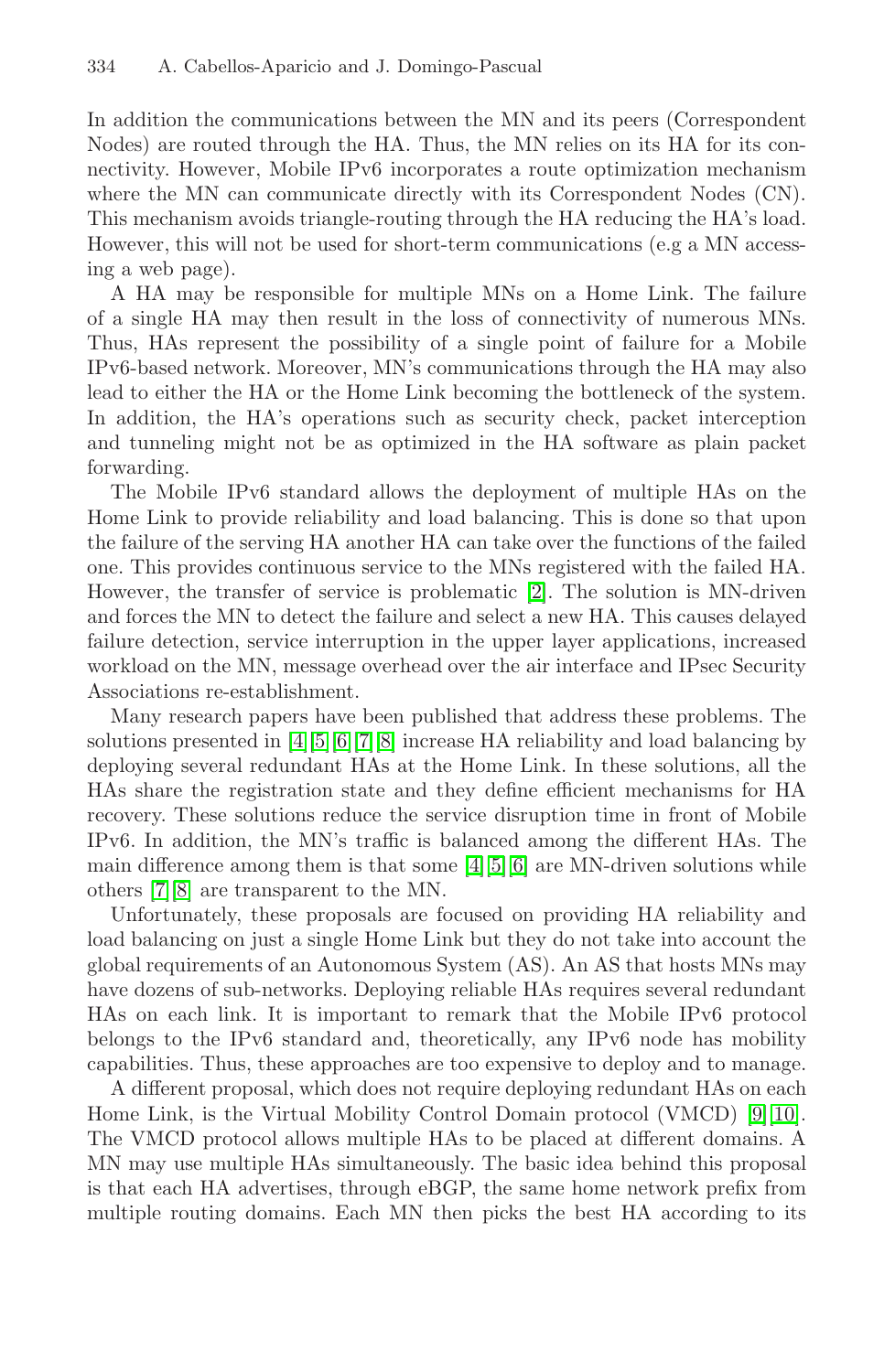topological position. The main drawback for this proposal is that the impact on the exterior BGP routing system scalability is unpredictable.

In this paper, we present a novel flexible and distributed HA architecture that takes into account the mobility requirements of an AS and that does not impact the BGP routing system. We consider the HA as an entity that performs several differentiated operations. We have analyzed each operation and we have assigned each of them to an entity of the network. Our basic idea to distribute the operations is that a registration from a MN into a HA can be viewed as an internal route from the network's point of view. That is, when a MN registers a new location into its HA it is actually installing a new route *(Home Address*  $\rightarrow$ Care-of Address). We believe that this route can be announced throughout the network and thus, it is not necessary to deploy a HA on each link. As we will see, our solution only requires deploying one HA for the whole network. This HA should be reliable and our architecture allows deploying more than one HA to distribute the load. Moreover, our solution can use the redundant mechanisms presented in [\[4\]](#page-11-3)[\[5\]](#page-11-4)[\[6\]](#page-11-5)[\[7\]](#page-11-6)[\[8\]](#page-11-7). In addition, our solution reduces considerably the number of MN's data packets transmitted into the network and is compatible with legacy MNs.

## **2 Introduction**

#### **2.1 Design Rationale**

In this subsection, we will analyze the different operations of a Home Agent (HA) and how they can be distributed from a network's point of view. In the rest of the paper, we will use the following terminology: we define *Home Network* as the set of Home Links managed by our HA. We define Exit Routers (ER) as the routers that connect the Home Network with the rest of the Internet. These ERs may or may not be the AS's border routers and an AS may have several Home Networks.

Home Agents are responsible for maintaining bindings between the MN's identity and its location. The HAs forward the MN's signaling and the MN's data packets as well. MNs send data packets through their HA when communicating with their Home Network or with CNs. Since MNs can communicate directly with its CNs it is expected that communications through the HA are mainly used for short-term connections.

The Mobile IPv6 RFC states that packets sent through the HA may be secured through IPSec [\[3\]](#page-11-10). It should be taken into account that the MN can use IPSec with its peers regardless of the IPSec connection with their HA. We believe that it is not useful to secure MN to CN communications because the packets are only secured on half of the path (MN  $\rightarrow$  HA) while the rest of the path (HA  $\rightarrow$  CN) is not secured. Regarding the MN's communications with the Home Network, protecting the path is useful. In this case the HA is acting like a Virtual Private Network (VPN) gateway.

Under these assumptions and following the basic idea that a registration from a MN into a HA can be viewed as an internal route we can distribute the HA's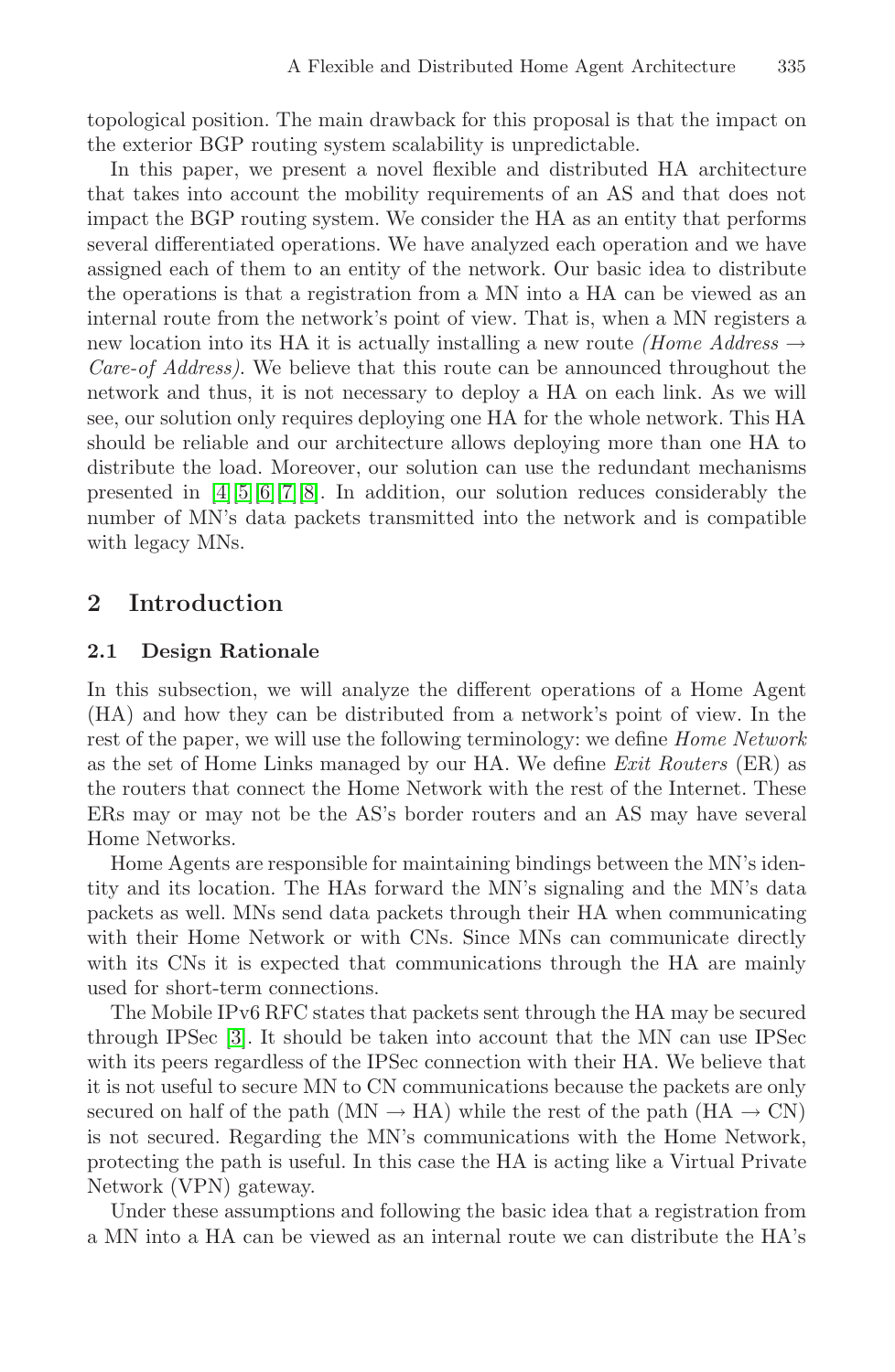operations throughout the network. In our architecture, a single HA is required for the whole network; we call it a *flexible* Home Agent (fHA). This fHA will process (using IPSec) the MN's signaling messages and will maintain registration information. It will also distribute this information throughout the network as internal routes. The network will directly process the MN's communications with the CNs while the fHA will process the MN's communications with the Home Network (using IPSec) in the same way as a VPN gateway.

## **2.2 Overview**

Fig. [1](#page-4-0) presents an overview of our architecture. Our proposal has only one HA (we call it a fHA) that will serve all of the MNs of the network. Take into account that our proposal allows more than one fHA (section 2.3) to be deployed to distribute the load. This fHA will be identified by an unicast address and the MNs will address its registration messages to it. Upon reception of a registration message, the fHA validates it and sends a routing message announcing the new route towards the MN. This information is then sent to each ER. In addition, the fHA advertises the route to the Home Link's Access Router (AR). At this point, the network knows the location of the MN.

When communicating with a CN through the HA, MNs do not address packets to the fHA but to an anycast [\[13\]](#page-11-11) address owned by the ERs. For instance this anycast address can be configured on a Loopback interface. In this way, a given ER receives the MN's data packets and de-capsulate, lookup and forward packets to the CN. Similarly, CNs send packets to the MN's Home Address. Upon reception, the ER lookups the packet's destination address (the MN's Home Address). Since the fHA has previously installed a route at the ERs they know that the MN it is not at home. Therefore, the ERs encapsulate and forward the packet to the MN's location. Our architecture manages efficiently MN to CN communications because some packets "bounce" at the ERs. This way the network's internal traffic is reduced considerably.

Regarding the communications from the MN to the Home Network, the MNs addresses its IPSec protected packets to the fHA that, in turn, de-capsulate and forward them to the MN's peer. The MN's peers address its data packets to the MN's Home Address. Since the fHA has announced to the Home Link's AR a route for the MN, the AR knows that the MN is away and it encapsulate the packet towards the fHA.

The Home Link's AR also multicasts Neighbor Advertisement messages on behalf the MN. This enables the AR to intercept communications from the Home Link to the MN and forwards them through the tunnel with the fHA.

In the following subsections the detailed operations of our architecture are presented.

# **2.3 Dynamic fHA Address Discovery**

This subsection specifies how the fHA announces their presence. In standard Mobile IPv6 HAs announce their presence through Router Advertisement messages.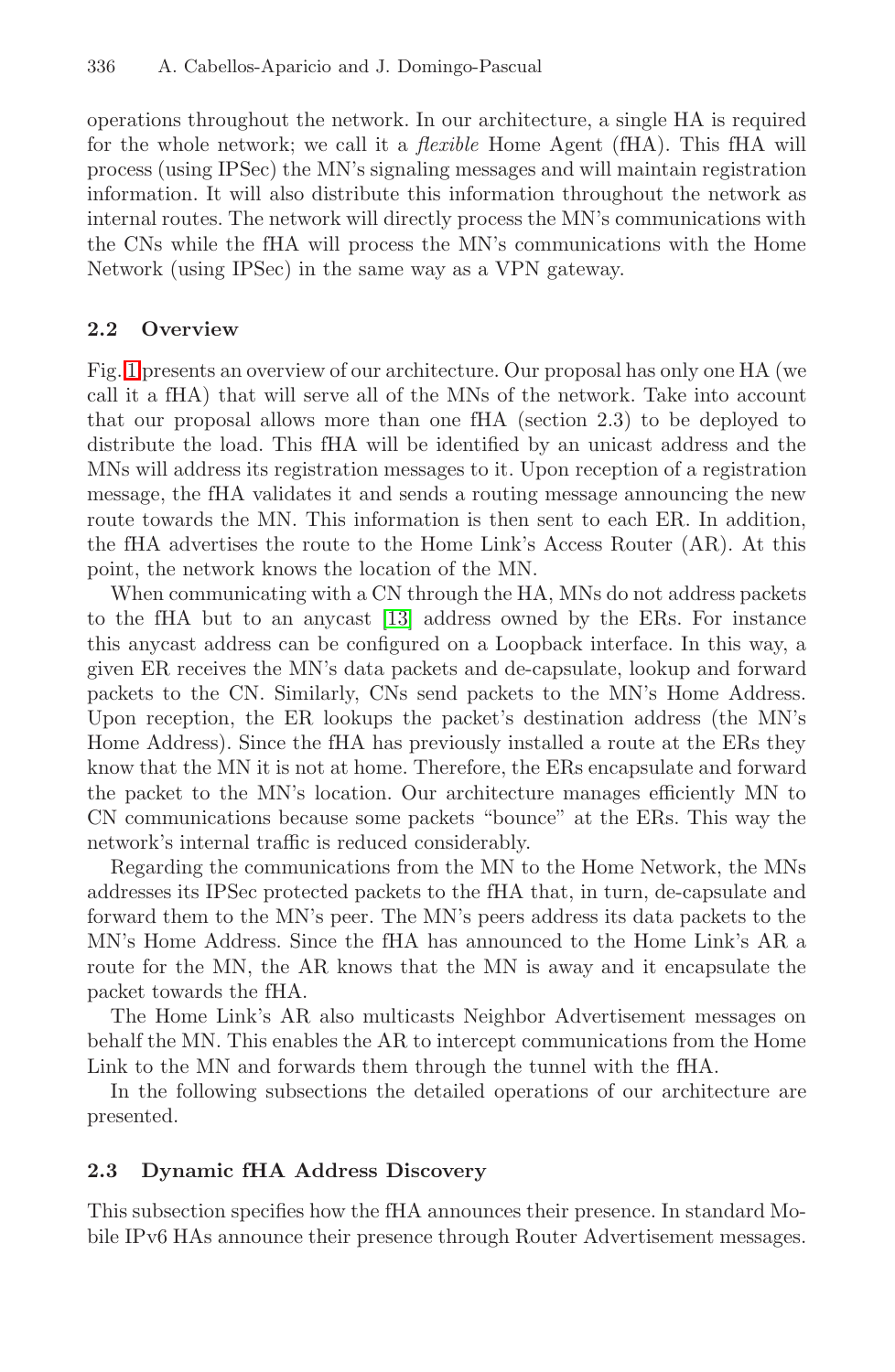

<span id="page-4-0"></span>**Fig. 1.** Overview of our proposal

In this way, the MN's can automatically select a HA. Our architecture implements this functionality in exactly the same way that Mobility Anchor Points (MAP) announce their presence in the Hierarchical Mobile IPv6 (HMIPv6) [\[12\]](#page-11-12) protocol. Our mechanism is also compatible with legacy MNs.

Each fHA sends Router Advertisement messages announcing its presence to the routers operating in the network. These messages include a preference value. In turn, the routers propagate the fHA's announcements to ARs that then forward them to the Home Link. Each router will decrement the preference value. This way MNs can automatically discover their fHA's address and select the best one according to the preference value.

This mechanism has many benefits. On the one hand, it enables ARs to automatically discover the fHA thus avoiding manual configuration. On the other hand, it allows us to deploy more than one fHA on the network and distribute the load among them.

The fHA's Router Advertisement messages include the prefix(es) of the Home Network that it is serving and the anycast address owned by the ERs. Including the Home Network's prefix enables the MNs to know if its peers are on the Home Network or not. Depending if the peer is on the Home Network or not MNs will address the data packets to the fHA or to the ERs.

Finally, in order to provide compatibility with legacy Mobile IPv6 nodes, MNs may send its traffic to the fHA.

#### **2.4 Signaling Processing**

Each MN selects a given fHA through the above-mentioned mechanism. All the fHAs have pre-configured keys with the MNs as the Mobile IPv6 RFC states. Please note that ARs and ERs do not share any keys with the MNs. The fHAs receive registration messages from the MNs as stated by the Mobile IPv6 RFC.

Upon reception of a successful registration message, the fHA has to announce this information (route) to the ERs, to the Home Link's AR and to the rest of the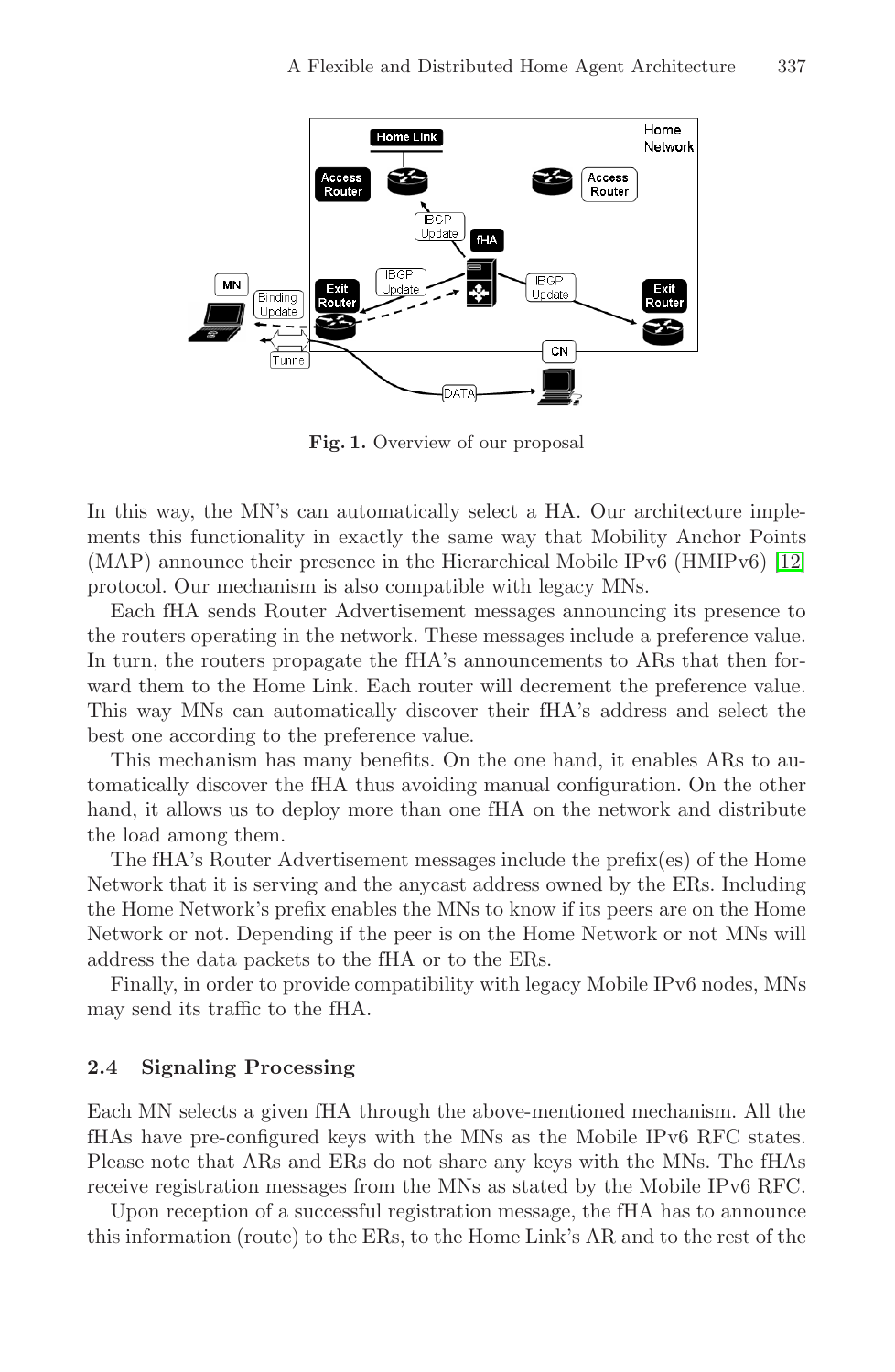fHAs. To distribute this type of information we use a routing protocol. Instead of designing a new routing protocol we use an already existing and deployed one. The routing protocol that best fulfills our requirements is the interior Border Gateway Protocol (IBGP) [\[11\]](#page-11-13). In our solution the fHAs, the ERs and Home Link's ARs create an IBGP domain. It is very important to remark that this IBGP domain may be an already existing IBGP domain or a separate one. The routes announced through this IBGP domain always have the longest prefix  $(128)$  and never affect regular BGP routes. It should be noted that the routes announced by the fHAs will never be distributed outside the network. Finally, the entities participating in the IBGP domain have pre-configured keys to provide confidentiality, integrity and authentication to the communications.

For each successful received registration message, the fHAs send an IBGP UPDATE message to the ERs and to the AR responsible of the MN's Home Link. The fHAs are able to determine the appropriate AR by inspecting the MN's Home Address.

We introduce new options in the IBGP UPDATE message. The UPDATE message sent to ERs includes the following information: *(Home Address, Care*of Address, Lifetime). Upon reception of this message, the ERs setup a tunnel endpoint with the MN. The tunnel source address is the anycast address while the destination address is the Care-of Address. In addition, each ER adds the following route to its routing table:  $(HomeAddress/128 \rightarrow Tunnel)$ . The tunnel and the route are automatically deleted after "Lifetime" seconds.

The UPDATE message sent to the AR includes the following information: (Home Address, Lifetime). Upon reception of this message, the AR knows that the MN is away from home (note that the AR does not know the location of the MN). Next, the AR setups a tunnel endpoint towards the fHA that announced the route and adds the following route to its routing table:  $(HomeAddress/128 \rightarrow$ Tunnel). The AR also starts sending multicast Neighbor Advertisement messages on behalf of the MN at the Home Link. If a node of the Home Network (or Home Link) sends a packet to the MN, the AR intercepts it and encapsulates it towards the fHA. Once again, the tunnel and the route are automatically deleted after "Lifetime" seconds.

Once the MN returns home it sends a registration message to the fHA. Upon reception, the fHA sends an IBGP WITHDRAWAL message to the ERs and to the corresponding AR to immediately remove all the routes and tunnels related to the MN's Home Address.

#### **2.5 Data Packets Processing**

This subsection presents how packets are routed from/to the MNs.

MNs communicating with CNs encapsulate their data packets to the anycast address owned by the ERs (Fig. [2\)](#page-6-0). The packets are received by the "nearest" ER that will de-capsulate and forward them towards the packet's destination address (the CN's address). If the exit point of the CN's address is another ER then the packet traverses the network as a transit packet. It is important to remark that our solution does not require anycast routing. Packets addressed to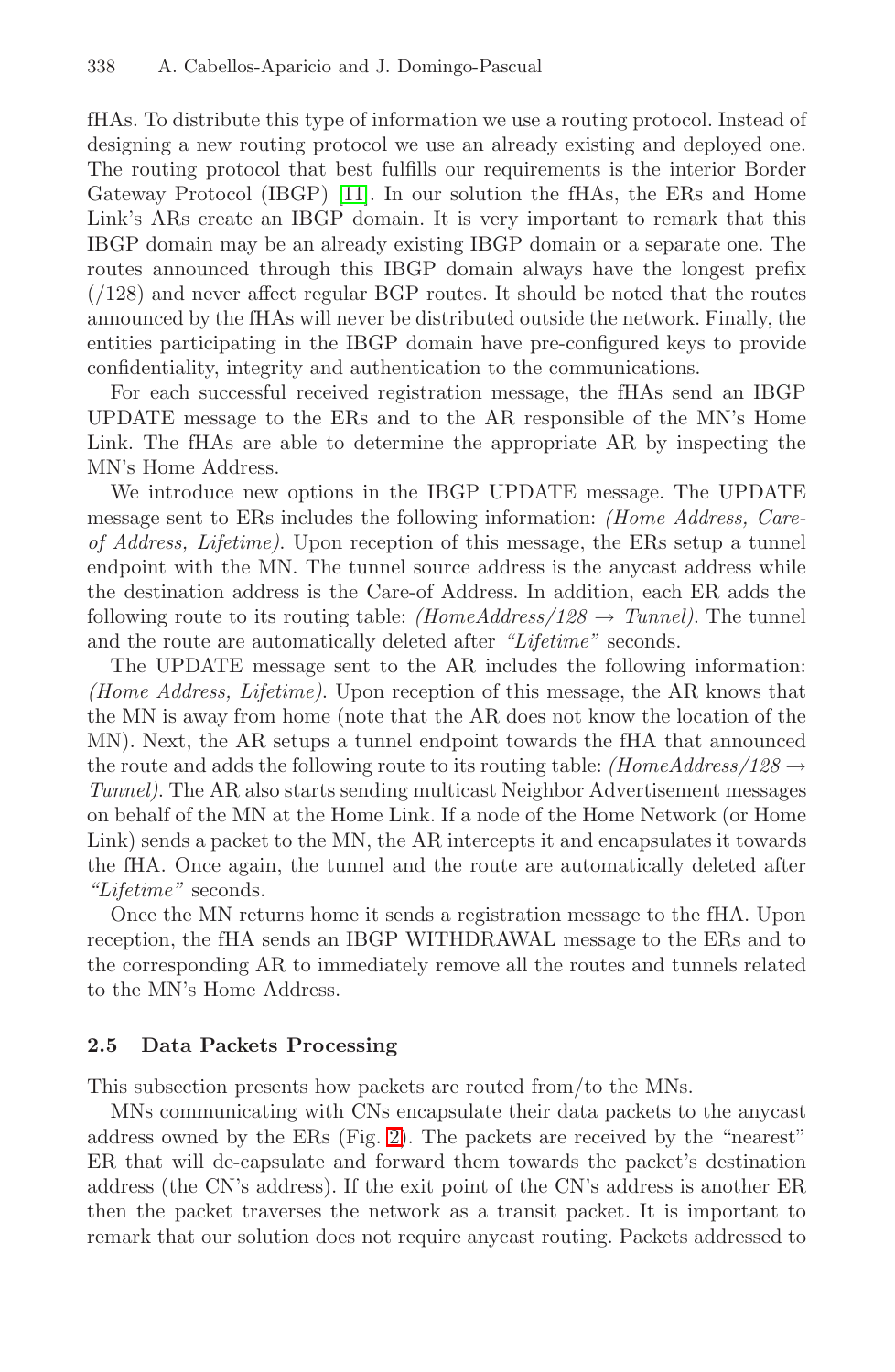

**Fig. 2.** MNs to CNs communications

<span id="page-6-0"></span>

**Fig. 3.** MNs to Home Network communications

<span id="page-6-1"></span>the anycast address are routed normally (like unicast) and delivered to a given ER. We use anycast addresses because it is the standard procedure to assign the same address to different network interfaces.

MNs communicating with nodes located into their Home Network (Fig. [3\)](#page-6-1) encapsulate their packets towards the fHA. However, packets sent by MN's peers are addressed to the MN's Home Address. The MN's AR intercepts those packets. Since the AR knows that the MN is away from home, it encapsulates the packet towards the fHA. Since the Mobile IPv6 RFC states that the packets are tunneled through the HA encapsulating the packet from the AR to the fHA does not affect the path's MTU [\[1\]](#page-11-0). As has already been mentioned, the MN's communications with the Home Networks are protected with IPSec.

#### **2.6 Flexible Home Agent Location**

This subsection discusses the possible locations of the fHAs. Each fHA can be placed anywhere in the network, as a separate server, co-located with an ER/border router or even with a BGP Route Reflector.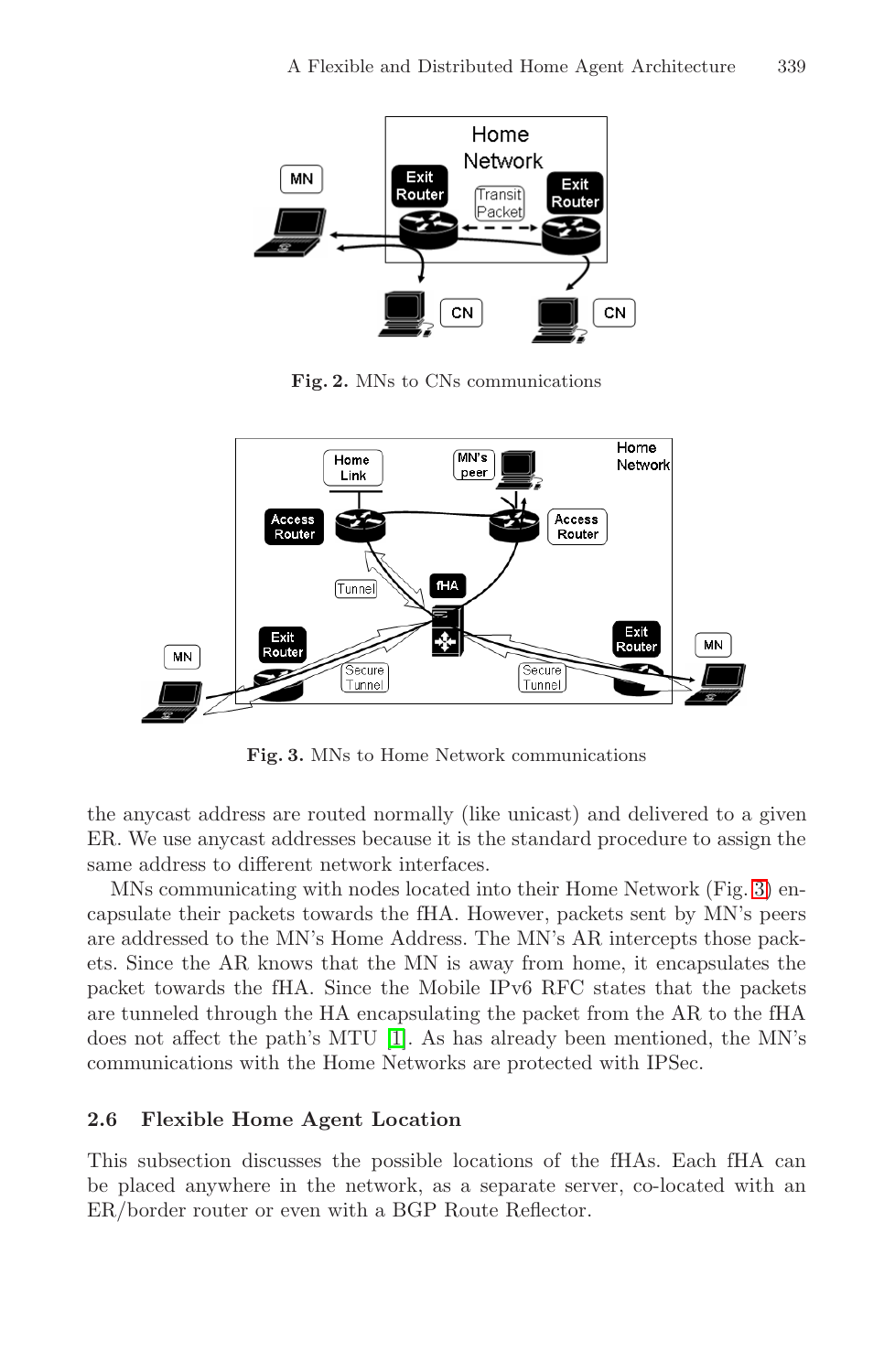

<span id="page-7-0"></span>**Fig. 4.** fHA location example

One of the major benefits of our proposal is its flexibility. On the one hand, our architecture can serve all the MNs of a network with one or more fHAs. If more than one fHA is deployed MNs will select the nearest one based on the preference value. This way the load is distributed among them. Each fHA thus only process signaling messages and communications from/to the Home Network (like a VPN gateway). MNs to CNs communications are then processed by ERs. On the other hand, our architecture is transparent to MNs running with legacy Home Agents and both technologies may co-exist on the same network.

Fig. [4](#page-7-0) shows an example of the flexibility of our architecture. This AS has three networks and each one can independently select which approach it deploys. For instance, the "A" network can deploy both technologies. The fHA could serve MNs belonging to the "A.1" sub-network while MNs belonging to the "A.2" sub-network could be served by a legacy HA. The "B" network can deploy only legacy Home Agents on each sub-network. Finally, the "C" network can deploy two fHAs and all the MNs from " $C.1$ " and " $C.2$ " could be served by them.

Only routers labeled in black must belong to the IBGP domain with the fHAs of their network. There will be a separate IBGP domain for each Home Network. MNs served by an fHA send its data packets to an anycast address owned by the ERs. Since the prefix of the anycast address belongs to the Home Network's prefix, the AS's border routers knows how to forward the packets and do not need to be aware of our protocol.

# **3 Evaluation**

This section presents an analytical evaluation of our proposed scheme and a comparison with a network running Mobile IPv6 enhanced with existing solutions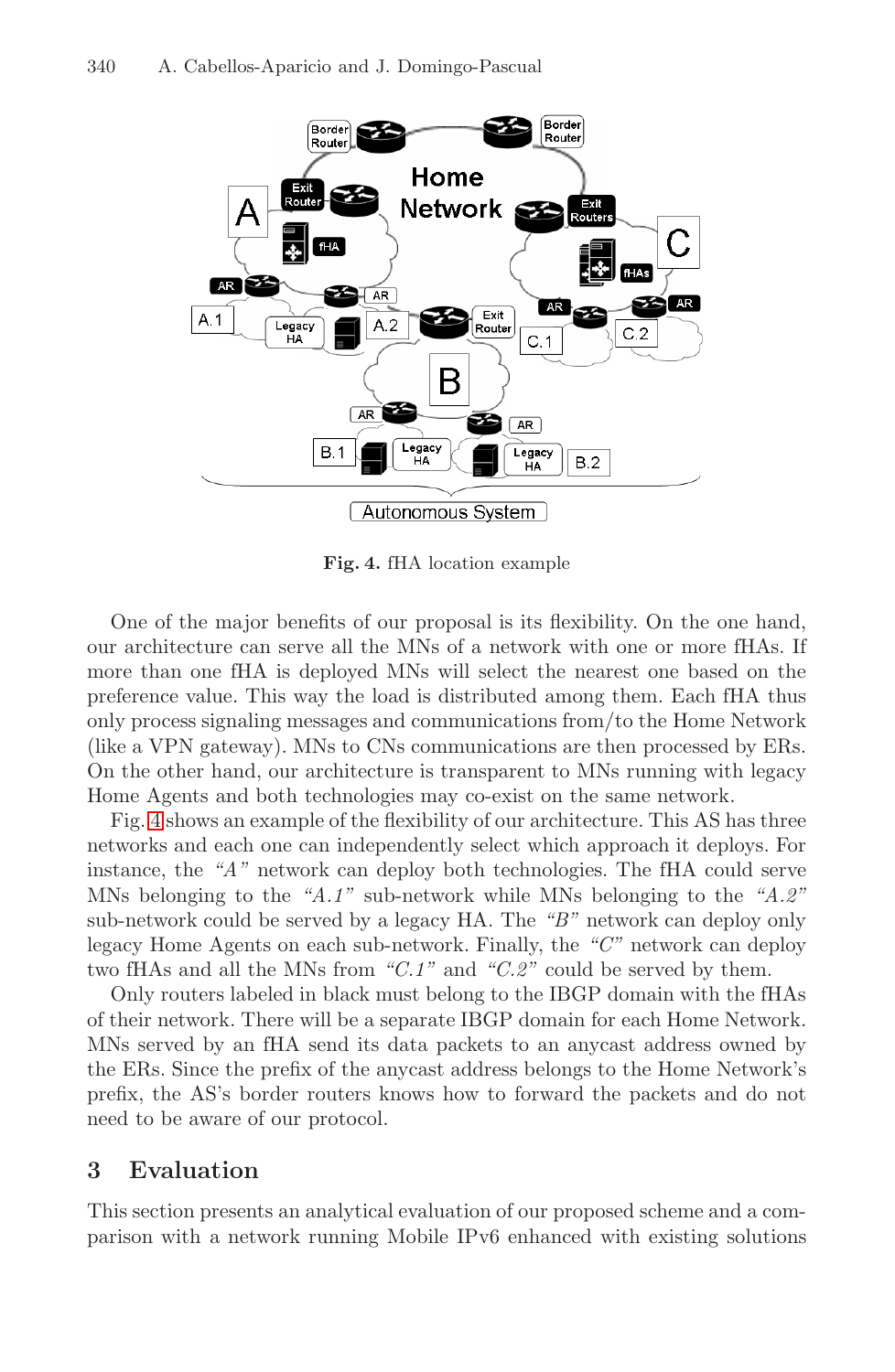[\[4\]](#page-11-3)[\[5\]](#page-11-4)[\[6\]](#page-11-5)[\[7\]](#page-11-6)[\[8\]](#page-11-7). We do not consider solutions based on eBGP [\[9\]](#page-11-8)[\[10\]](#page-11-9) because their impact on the exterior BGP routing system scalability is unpredictable.

#### **3.1 Signaling Overhead**

Let N be the number of ERs of a network that is running our proposal, let  $M$  be the number of deployed fHAs and let  $H$  be the total number of received registration messages per second (including foreign and home network registrations). Then our proposal requires sending  $H(N+M)$  IBGP messages per second.

#### **3.2 Transit Traffic Reduction**

As has been commented previously, in our proposal some data packets will "bounce" at the network's ER without being transmitted through the network. However in existing solutions  $[4-8]$  each packet sent through the HA has to be transmitted twice. One from the ER to the HA and another one in the opposite direction. In this subsection we compare this amount of transit traffic. We only consider the traffic exchanged between MNs and CNs that is routed through the HA.



<span id="page-8-0"></span>**Fig. 5.** Transit Traffic in our proposal

Let I be the Kbps of traffic exchanged between all the MNs and its CNs through the HA. Then, existing solutions  $[4-8]$  have 2I Kbps of transit traffic. If we assume that each ER of the network has the same probability of being the exit point of a given packet then, our proposal has  $(1-1/N)I$  Kbps of transit traffic (Fig. [5\)](#page-8-0).

In addition, transit traffic in existing solutions [4-8] may follow a longer path than in our proposal. While in existing solutions [4-8] transit traffic must be transmitted to the HA in our proposal some transit traffic "bounces" at the ERs and the rest is transmitted from one ER to another. Home Links are usually deployed far away from the ERs while ERs may be close to one another (in terms of number of hops).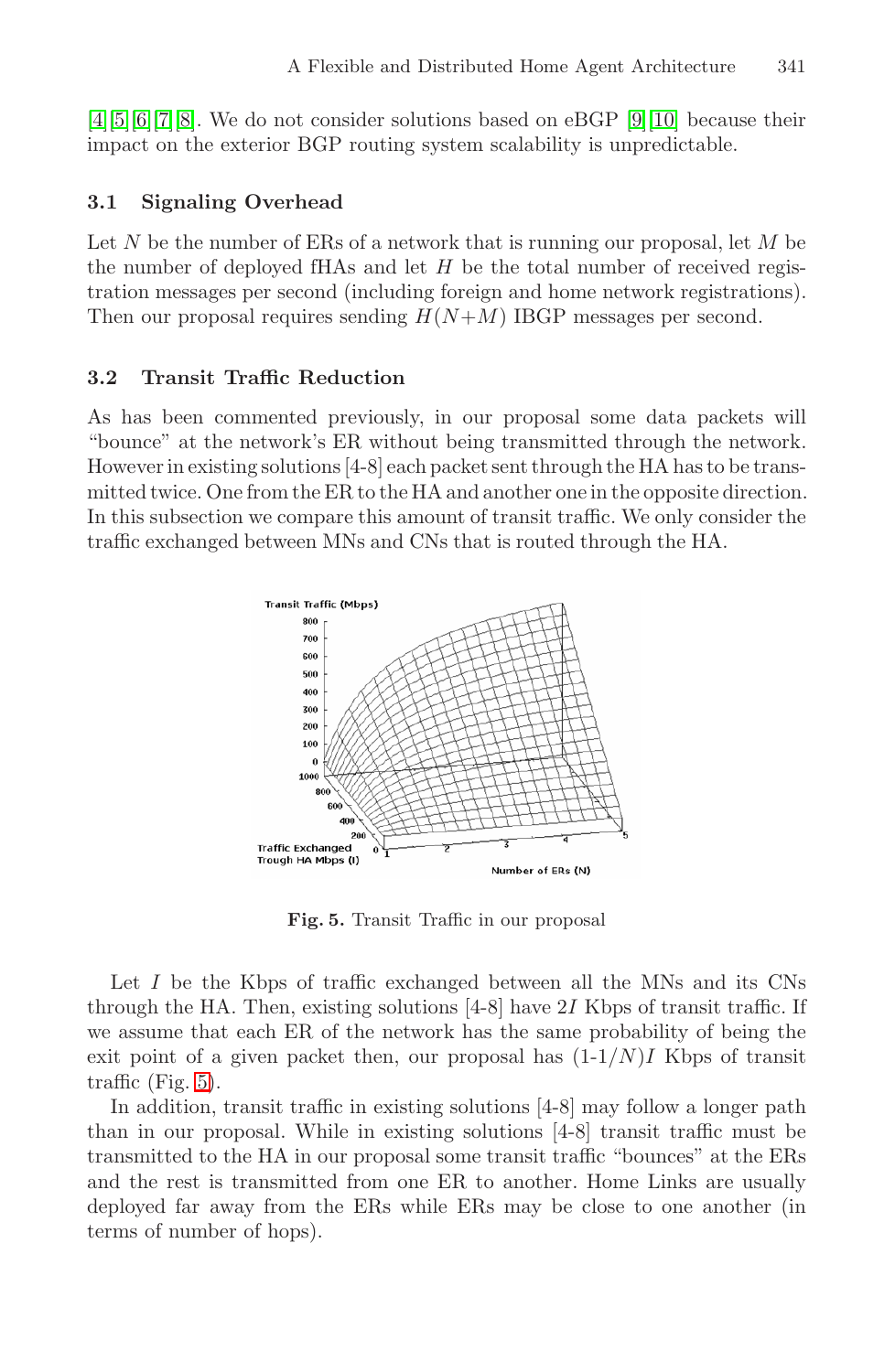#### **3.3 Stored State at the Routers**

In this subsection we will analyze the size of the routing tables and the number of tunnels configured at the ERs and ARs of a network running our proposal.

Each ER has 1 tunnel and 1 route for each MN of its Home Network that is away from home. Each route and tunnel requires the Home Address, the Care-of Address and a lifetime, in total 34 bytes. Likewise, each AR will have just 1 tunnel with each fHA and 1 route for each of its nodes away from home.

#### **4 Simulation**

In order to validate our proposal we have run a simulation. The simulation is intended to provide realistic values for the equations presented in section 3 and to compare our proposal with existing solutions [4-8].

In order to provide realistic values, we have configured a highly mobile environment by using a Random Trip mobility model [\[14\]](#page-11-14). Specifically, we have used the Random Waypoint on Generalized Domain model with a set of 8 domains. Each domain represents a layer-2 network where a MN can move without changing its point of attachment (i.e default router). Only when the MN changes from one domain to another it must register its new location. Please, refer to [\[14\]](#page-11-14) for further information.

The first domain is considered to be the Home Network while the rest of the domains are foreign networks. The Home Network has 1000 MNs, 2 ERs and 5 sub-networks. When running our proposal the Home Network has 2 fHAs while when running existing solutions [4-8] the Home Network has a set of reliable HAs on each sub-network (5 sets in total). In addition, each MN sends 64Kbps (VoIP) of unidirectional traffic towards its Home Network and 128 Kbps (Data) towards a CN. It should be taken into account that when a MN is at home traffic is sent directly and thus we do not consider it. Similarly, we do not take into account route optimized traffic. Finally, we have simulated this environment during 10000 seconds (roughly 2.7 hours).

Our mobility model produces a mean of 4.68 foreign network registration messages per second (messages/s) and 0.80 Home Network registration messages/s. This means that our proposal requires sending 18.72 IBGP UPDATES messages/s and 3.2 IBGP WITHDRAWAL messages/s. Summarizing, our proposal introduces 21.92 signaling messages/s where each ER must process 5.48 messages/s.

Regarding the transit traffic table 1 presents the results. In our proposal, fHAs have to process 465.04 Mbps. Our simulated network has two fHAs and each one processes 232.52 Mbps of data traffic. In [4-8] HAs process 1412.9 Mbps of traffic, our simulated network has 5 sets of HAs, this means that each set of HA processes 282.58 Mbps. In our proposal, the data traffic destined towards CNs is directly processed by ERs (947.86 Mbps). Regarding the transit traffic, our proposal reduces it by 75% compared to existing solutions [4-8]. It should be taken into account that existing solutions [4-8] must send each data packet twice, one from the ER to the HA and another one in the opposite direction.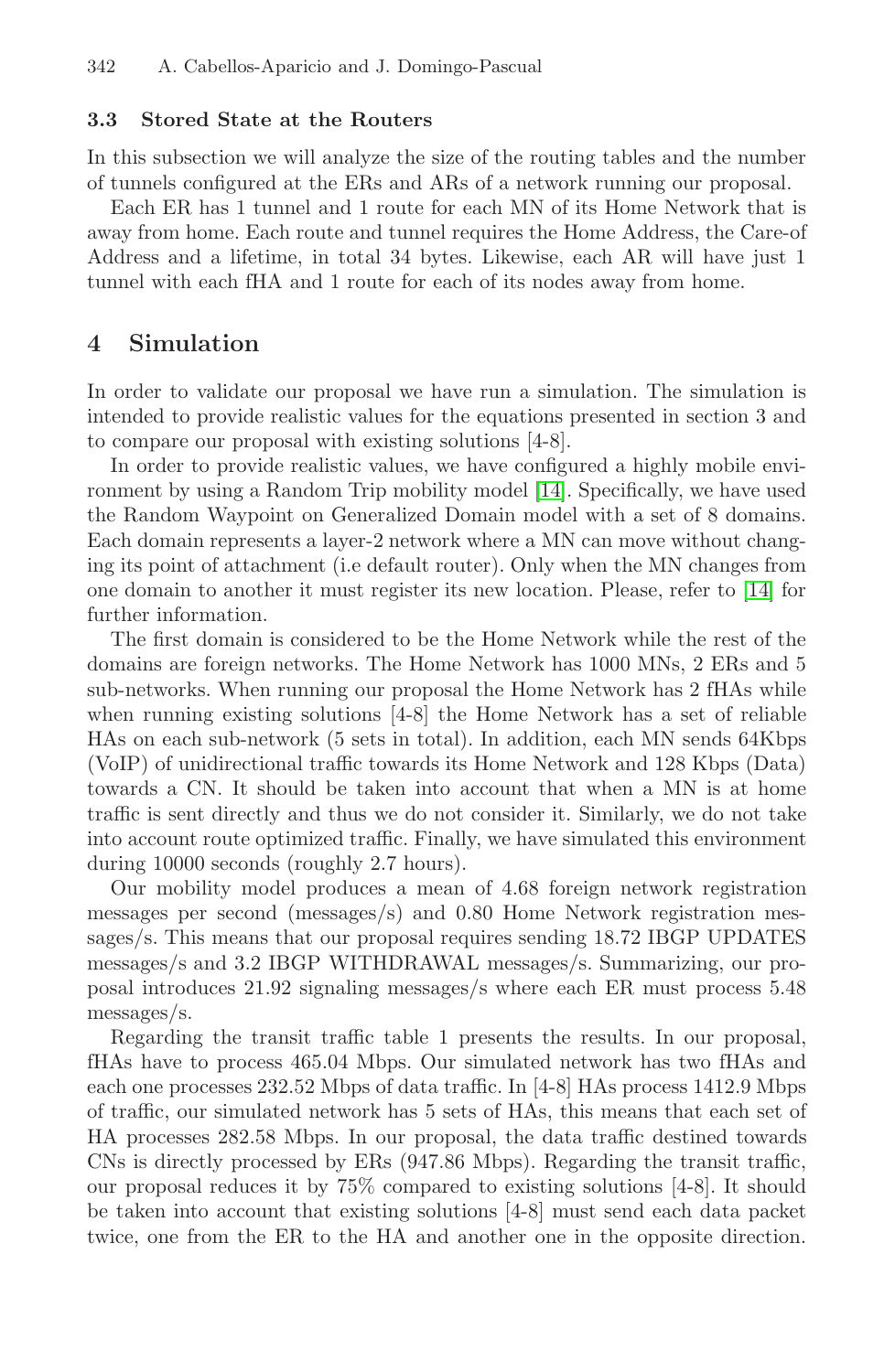|                          | Existing Solutions [4-8]                 | Our Proposal |
|--------------------------|------------------------------------------|--------------|
| Traffic sent by MNs      | 1412.9 (465.04 to the HN, 947.86 to CNs) |              |
| through the HA/fHA       |                                          |              |
| Traffic processed by     | 1412.9                                   | 465.04       |
| HAs/ffHAs                |                                          |              |
| Traffic processed by ERs | N/A                                      | 947.86       |
| Transit Traffic          | 1895.72                                  | 473.93       |

**Table 1.** Simulation Results (Values in Mbps)

Our solution has to forward transit traffic into the network only if the receiving ER is not the exit point of the packet's destination address

Finally, during the simulation a maximum of 900 nodes were away from home at the same time (average 717, minimum 685). This means that the maximum stored state on each ER is 29.9KB.

This simulation shows that our proposal is viable, and that among other benefits, it can reduce the transit traffic considerably.

### **5 Conclusion**

In this paper, we have presented a flexible and distributed HA architecture. Existing proposals [4-8] provide a reliable HA architecture by deploying redundant HAs on each Home Link. Our proposal has the same benefits but with just one set of fHA for the whole network.

Our solution is reliable: a failure on the MN's ARs will not disconnect the MN. In this case the MN will still be able to communicate with the Home Network (except with the Home Link) and with the rest of the Internet. Since our solution allows deploying several fHA for each network, a failure of a fHA does not disconnect the MN. In this case, our solution can benefit from the proposed efficient failure recovery mechanisms presented in [\[7\]](#page-11-6)[\[8\]](#page-11-7) because it is fully compatible with them. This way we can minimize the service interruption time. Finally, a failure on a ER does not disconnect the MN. In this case, the network announces the failure of the ER through the exterior routing protocol and the packets will be re-routed. Our solution also provides load balancing because the MN's data packets are processed by ERs or by a set of fHAs. Moreover, it reduces considerably the transit traffic through the network (75% according to our simulation).

Distributing HA's operations requires adding some extra load at the ERs and at the ARs. The ERs have to setup tunnels and configure new routes towards the MNs while the ARs have to configure a tunnel with each fHA and intercept packets destined to its MNs. We believe that routers are hardware machines optimized to perform exactly this type of operations. It is important to remark that signaling and IPSec data packets are processed by fHAs, not by routers. In addition, our simulation of a highly mobile environment shows that each ER would require processing only an average of 5.48 signaling messages per second.